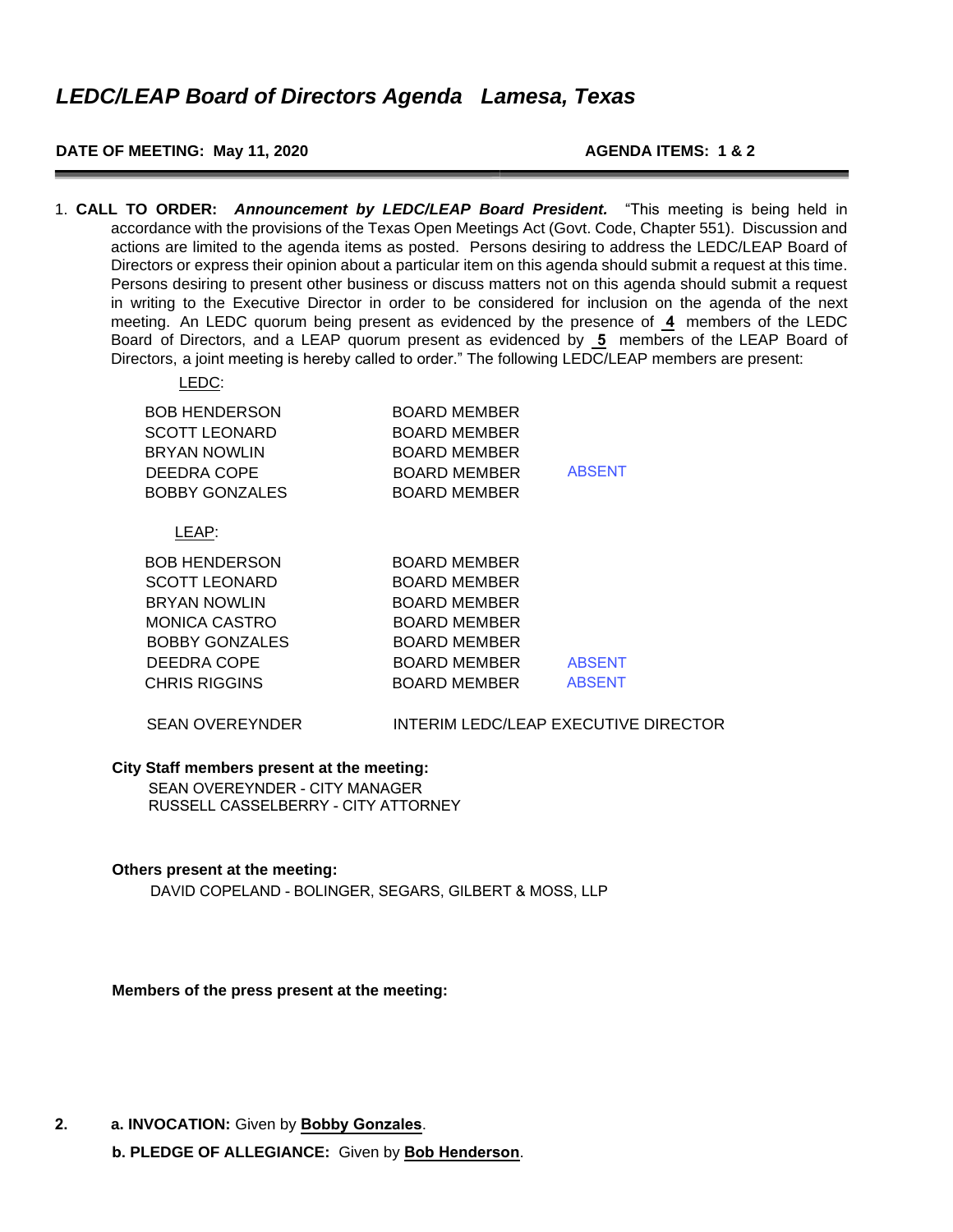**DATE OF MEETING: May 11, 2020 AGENDA ITEM: 3** 

| SUBJECT:    |    | <b>CONSENT AGENDA</b>                                |
|-------------|----|------------------------------------------------------|
| PROCEEDING: |    |                                                      |
| EXHIBITS:   |    |                                                      |
| AUTHORITY:  |    | Texas Open Meetings Act, City Ordinance, and         |
|             |    | LEDC/LEAP Bylaws.                                    |
|             |    |                                                      |
|             |    | <b>SUMMARY STATEMENT</b>                             |
|             | a. | Minutes for April 13, 2020 LEDC/LEAP Joint Regularly |
|             |    | Scheduled Meeting and April 27, 2020 LEDC/LEAP Joint |
|             |    | <b>Special Called Meeting</b>                        |
|             | b. | Bills paid for LEDC and LEAP for the month of April  |
|             |    |                                                      |

### **BOARD ACTION**

Motion by Board Member **Bryan Nowlin** to approve the consent agenda as presented. Motion seconded by Board Member **Monica Castro** and upon being put to a vote the motion passed unanimously.

VOTING: "AYE" **5** "NAY" **0** "ABSTAIN" **0**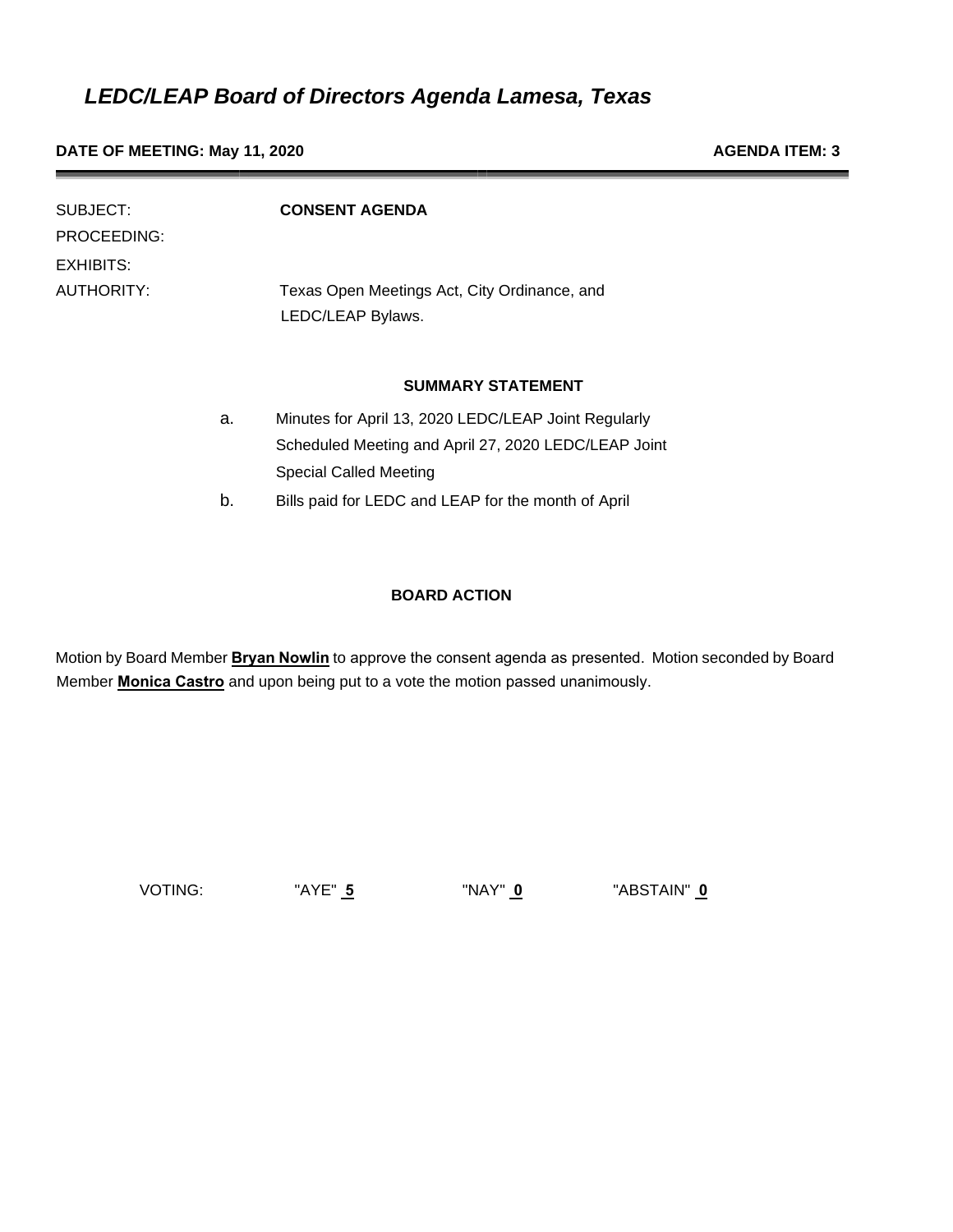### **DATE OF MEETING: May 11, 2020 AGENDA ITEM: 4 AGENDA ITEM: 4**

| SUBJECT:    | <b>FINANCIAL REPORT</b>                                        |
|-------------|----------------------------------------------------------------|
| PROCEEDING: |                                                                |
| EXHIBITS:   |                                                                |
| AUTHORITY:  | Texas Open Meetings Act, City Ordinance, and LEDC/LEAP Bylaws. |

#### **SUMMARY STATEMENT**

Executive Director, Sean Overeynder, will present the financial report.

### **BOARD ACTION**

Motion by Board Member **Scott Leonard** to approve the financial report as presented. Motion seconded by Board Member **Bobby Gonzales** and upon being put to a vote the motion passed unanimously.

VOTING: "AYE" **5** "NAY" **0** "ABSTAIN" **0**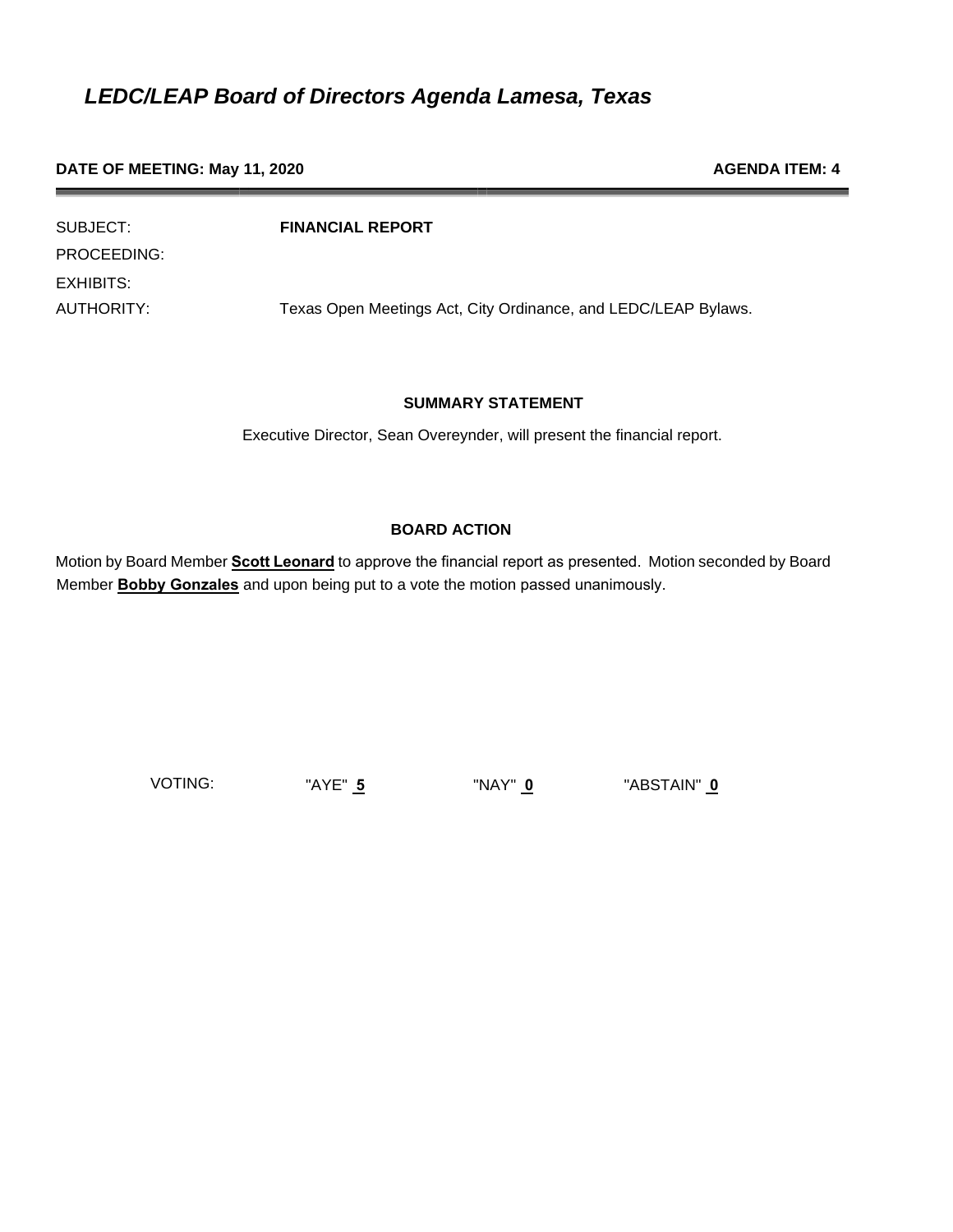### **DATE OF MEETING: May 11, 2020 AGENDA ITEM: 5 AGENDA ITEM: 5**

| SUBJECT:<br>PROCEEDING: | <b>EXECUTIVE DIRECTOR'S REPORT:</b>                            |
|-------------------------|----------------------------------------------------------------|
| EXHIBITS:               |                                                                |
| AUTHORITY:              | Texas Open Meetings Act, City Ordinance, and LEDC/LEAP Bylaws. |

### **SUMMARY STATEMENT**

Hear update from LEDC/LEAP Executive Director Sean Overeynder

**No Action - Discussion Only**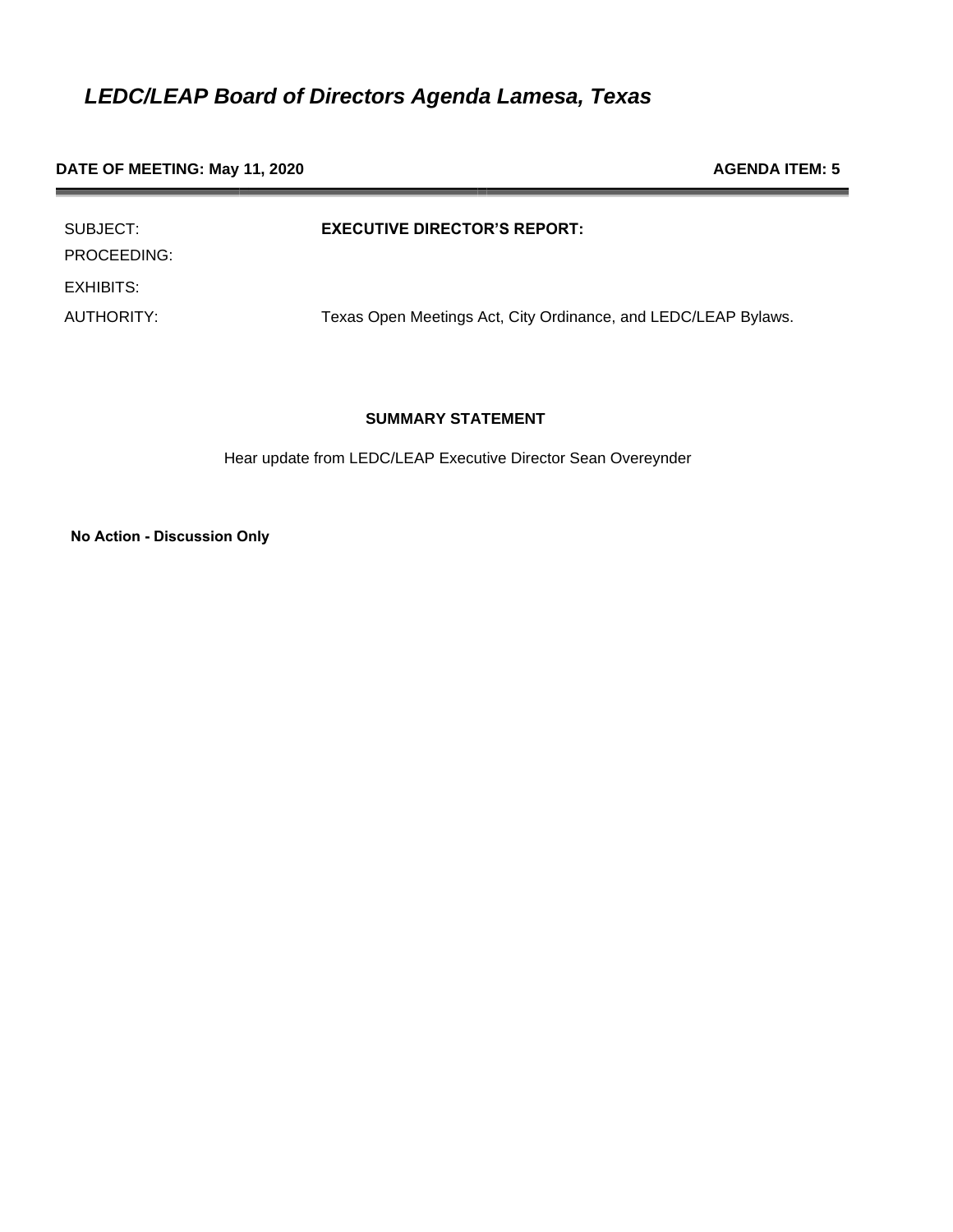**DATE OF MEETING: May 11, 2020 AGENDA ITEM: 6 AGENDA ITEM: 6** 

PROCEEDING: EXHIBITS:

SUBJECT: **PRESENTATION**

AUTHORITY: Texas Open Meetings Act, City Ordinance, and LEDC/LEAP Bylaws.

### **SUMMARY STATEMENT**

Hear audit results for the 2018/19 Fiscal Year ended September 30, 2019 from Bolinger, Segars, Gilbert & Moss, LLP for LEDC and LEAP

### **BOARD ACTION**

Motion by Board Member **Bobby Gonzales** to approve and accept the audit report as presented. Motion seconded by Board Member **Monica Castro** and upon being put to a vote the motion passed unanimously.

VOTING: "AYE" **5** "NAY" **0** "ABSTAIN" **0**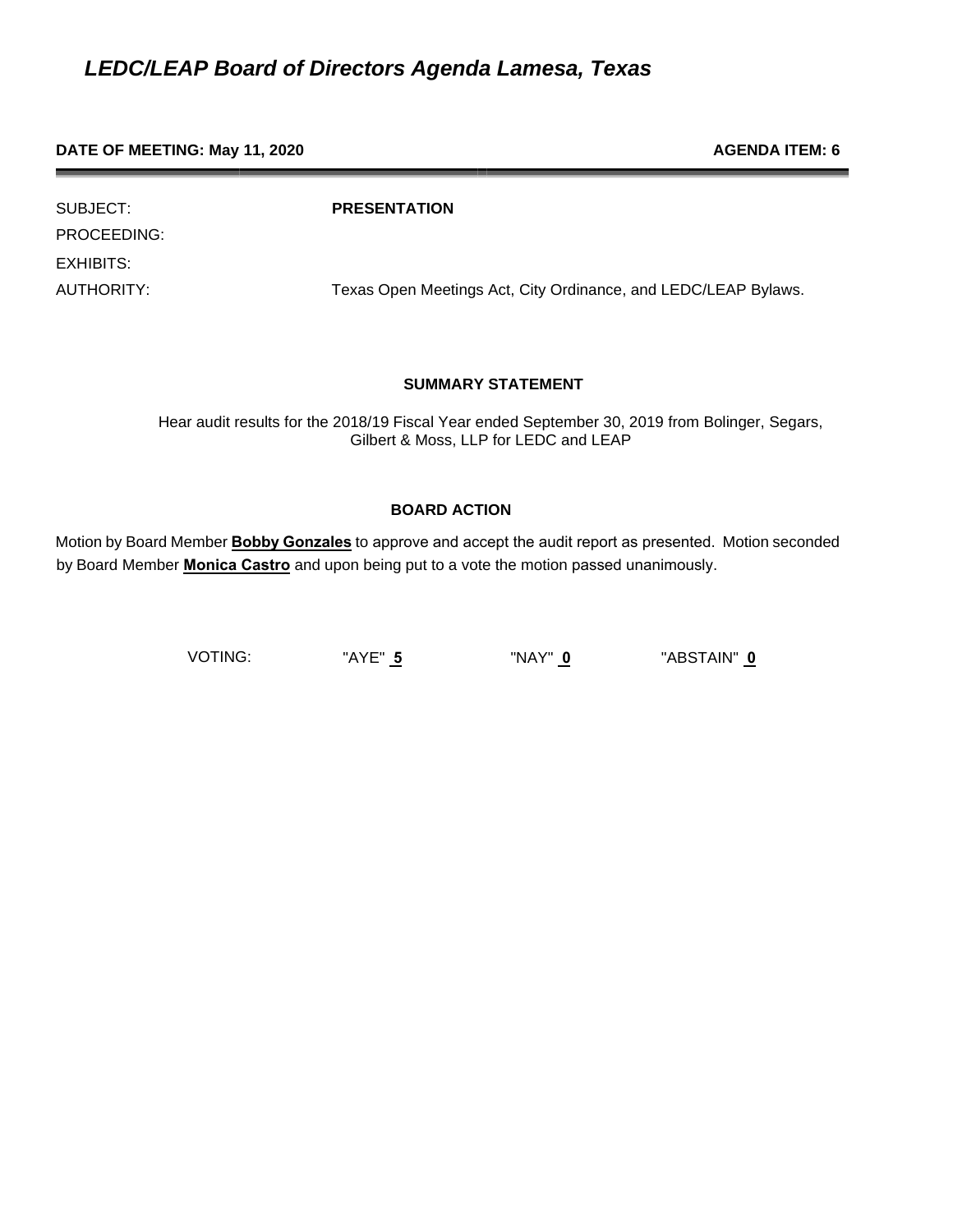#### **DATE OF MEETING: May 11, 2020 AGENDA ITEM: 7, 8 & 9**

| SUBJECT:<br>PROCEEDING:<br>EXHIBITS: |    | <b>EXECUTIVE SESSION</b>                                                                                     |
|--------------------------------------|----|--------------------------------------------------------------------------------------------------------------|
| <b>AUTHORITY:</b>                    |    | Texas Open Meetings Act (SECTION 551.072 & SECTION<br>551.087), City Ordinance, and LEDC/LEAP Bylaws.        |
|                                      |    | <b>SUMMARY STATEMENT</b>                                                                                     |
|                                      |    | Convene into closed Executive Session for the following purpose(s):                                          |
|                                      | a. | Deliberation regarding economic development negotiations in accordance<br>with Local Government Code 551,087 |
|                                      |    |                                                                                                              |

b. Deliberation regarding real property in accordance with Local Government Code 551.072

### **BOARD ACTION**

Motion by Board Member **Monica Castro** to convene into closed executive session. Motion seconded by Board Member **Bryan Nowlin** and upon being put to a vote the motion passed unanimously.

VOTING: "AYE" **5** "NAY" **0** "ABSTAIN" **0** 

**Time Into Executive Session: 6:06 PM** 

**Time Out of Executive Session: 6:28 PM**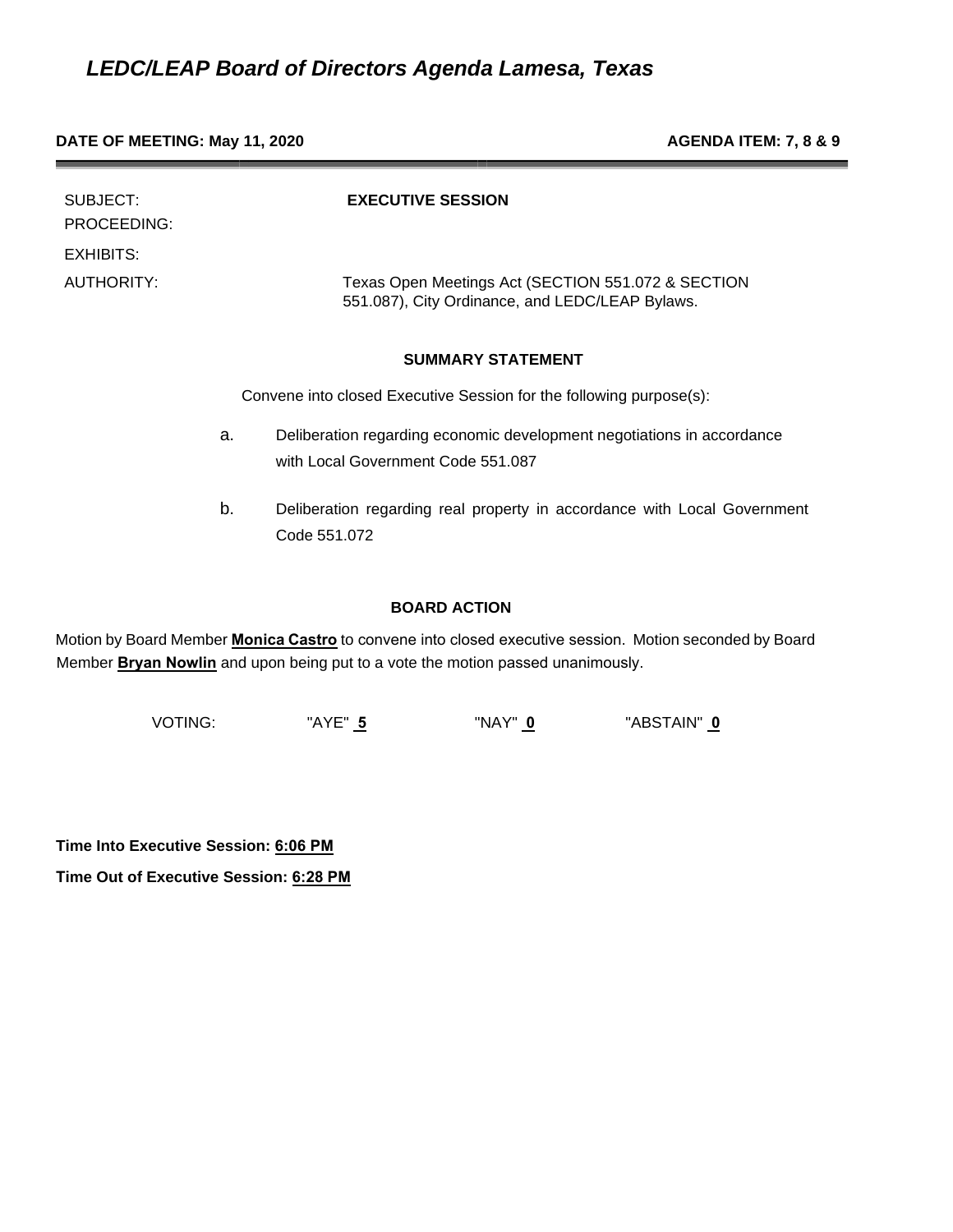#### **DATE OF MEETING: May 11, 2020 AGENDA ITEM: 10**

| SUBJECT:    | <b>ACTION AS A RESULT OF THE ABOVE LISTED EXECUTIVE</b><br><b>SESSION ITEMS</b>                       |
|-------------|-------------------------------------------------------------------------------------------------------|
| PROCEEDING: |                                                                                                       |
| EXHIBITS:   |                                                                                                       |
| AUTHORITY:  | Texas Open Meetings Act (SECTION 551.072 & SECTION<br>551.087), City Ordinance, and LEDC/LEAP Bylaws. |

#### **SUMMARY STATEMENT**

Action as a result of the Executive Session

**No Action - Discussion Only**